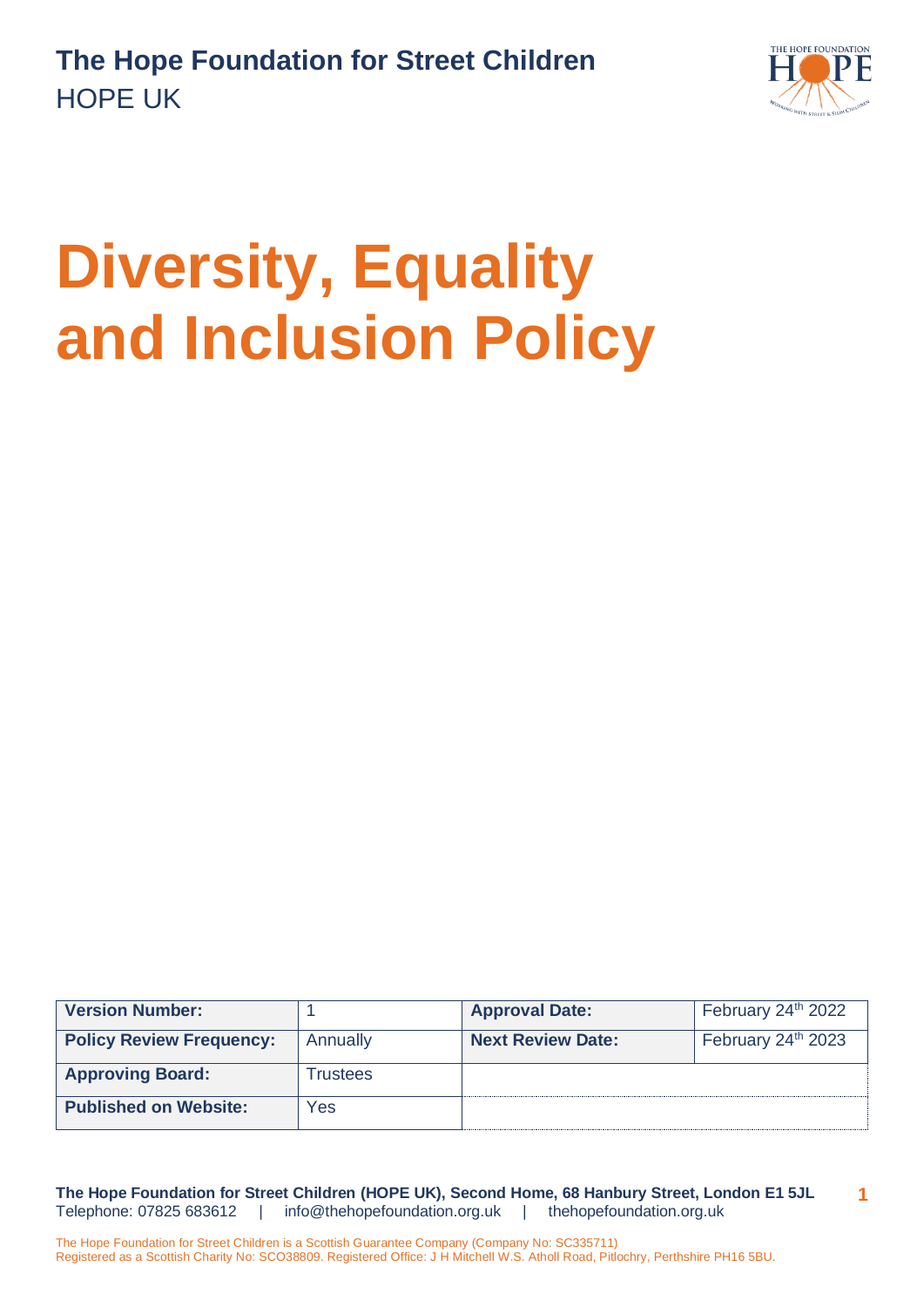

# **Table of Contents**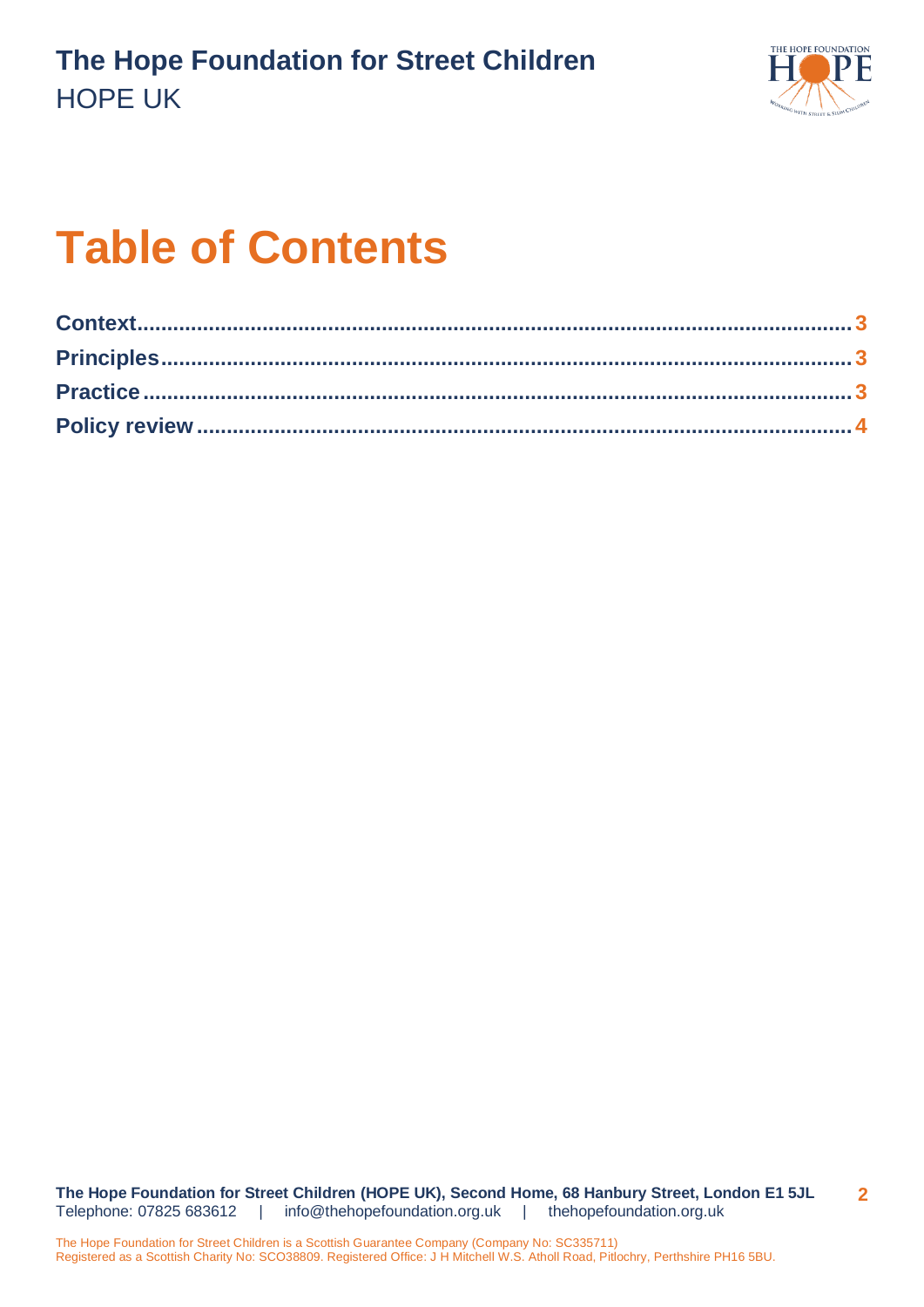#### **The Hope Foundation for Street Children** HOPE UK



# <span id="page-2-0"></span>**Context**

Diversity is the psychological, physical and social differences that occur among people. That includes everything from race and ethnicity, to religion, age, gender or sexual orientation. It also includes things like socioeconomic status, education, whether you're married, single or divorced, what language you speak, mental or physical ability or disability, and even your style of learning.

Equity/equality means fairness in treatment, access and opportunity. To have real equity, you have to ensure that barriers that previously prevented the full participation of all groups have been eliminated.

Inclusion means creating an atmosphere where all individuals and groups are welcomed, respected, supported and valued. It is not simply about saying that we are inclusive, people need to actually feel that way. They also need to know that their ideas and contributions are valued and respected too.

**Diversity**, **equity** and **inclusion** make up what we think of as **DEI**.

# <span id="page-2-1"></span>**Principles**

HOPE UK embraces the need to treat people with dignity and respect, valuing them as individuals, and providing equality of opportunity without discrimination on grounds of identity, whether they be employees, donors, volunteers, supporters, suppliers, visitors, trustees or member of the public.

We respect all aspects of diversity including but not limited to race, colour, gender, gender re-assignment, sex and sexual orientation, age, social class, religion or belief, pregnancy, maternity and paternity, and disability*.* We will behave lawfully, abiding by relevant law of the United Kingdom, including the Equality Act 2010 and the Protection for Harassment Act 1997.

# <span id="page-2-2"></span>**Practice**

We work to:

- advance diversity, equity and inclusion by cultivating a mindset of openness, and fairness.
- embrace the unique strengths, talents and contributions of others and allowing people to feel free to be their authentic selves at work
- provide access according to need, valuing the different individual contributions that people can make towards furthering our cause
- promote diversity and equality of opportunity in our recruitment and employment practices, including unpaid roles, making decisions on merit, and ensuring all are given the opportunity for advancement and career growth